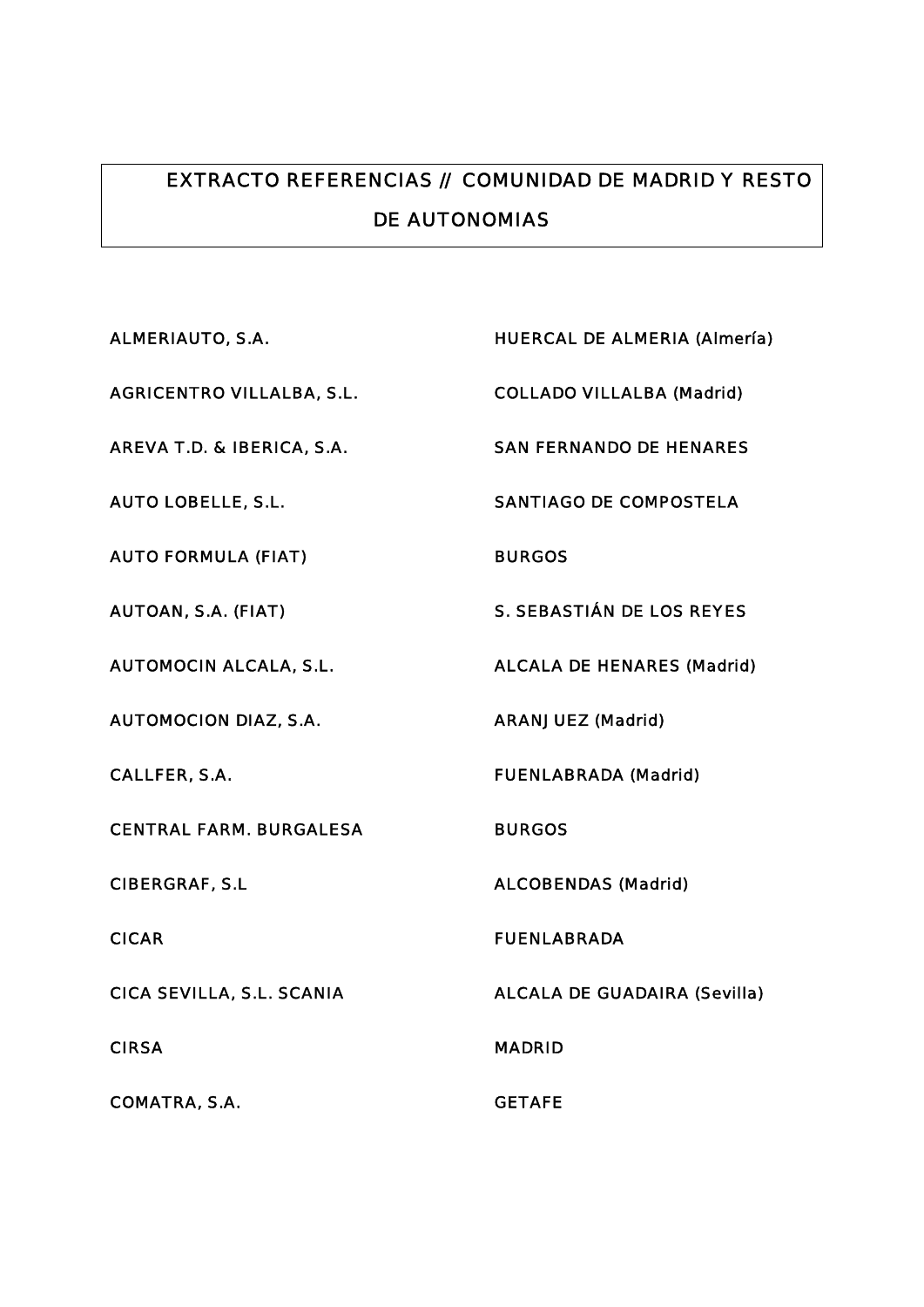COMENDADOR 5, S.L. FUENLABRADA COMERCIAL ARRE MOTOR, S.A. ARRE (Navarra) COMERCIAL BARRAGÁN HNOS., S.A. TORREJON DE ARDOZ (Madrid) COMERCIAL HISPAMA, S.L. S.FERNANDO DE HENARES (Madrid) CONSTRUCCIONES DOBARCO MARURI BURGOS D.D.M., S.L. CORTIJERA DE PONFERRADA (León) DISTIPLAST FLOORS, S.L. ARGANDA DEL REY DOHE, S.A. HUMANES ECOMORA, S.A. MORA (Toledo) EMILIANO MARTÍN, S.A. RIBAS VACIAMADRID MADRID ENCUADERNACIONES HUERTAS, S.L. FUENLABRADA (Madrid) FRIPAN S.A. AZUQUECA DE HENARES GARCIA TAMAYO MAQUINARIA, S.L. SAN FERNANDO DE HENARES GRAYMA, S.A. S. S.FERNANDO DE HENARES (Madrid) GUADARRAMA CAMIONES, S.A. GUADARRAMA (Madrid) HDAD. FARM. MEDITERRÁNEO, SCRL CAMPANILLAS (Málaga) HERMAGAR, S.A. TORREJÓN DE ARDOZ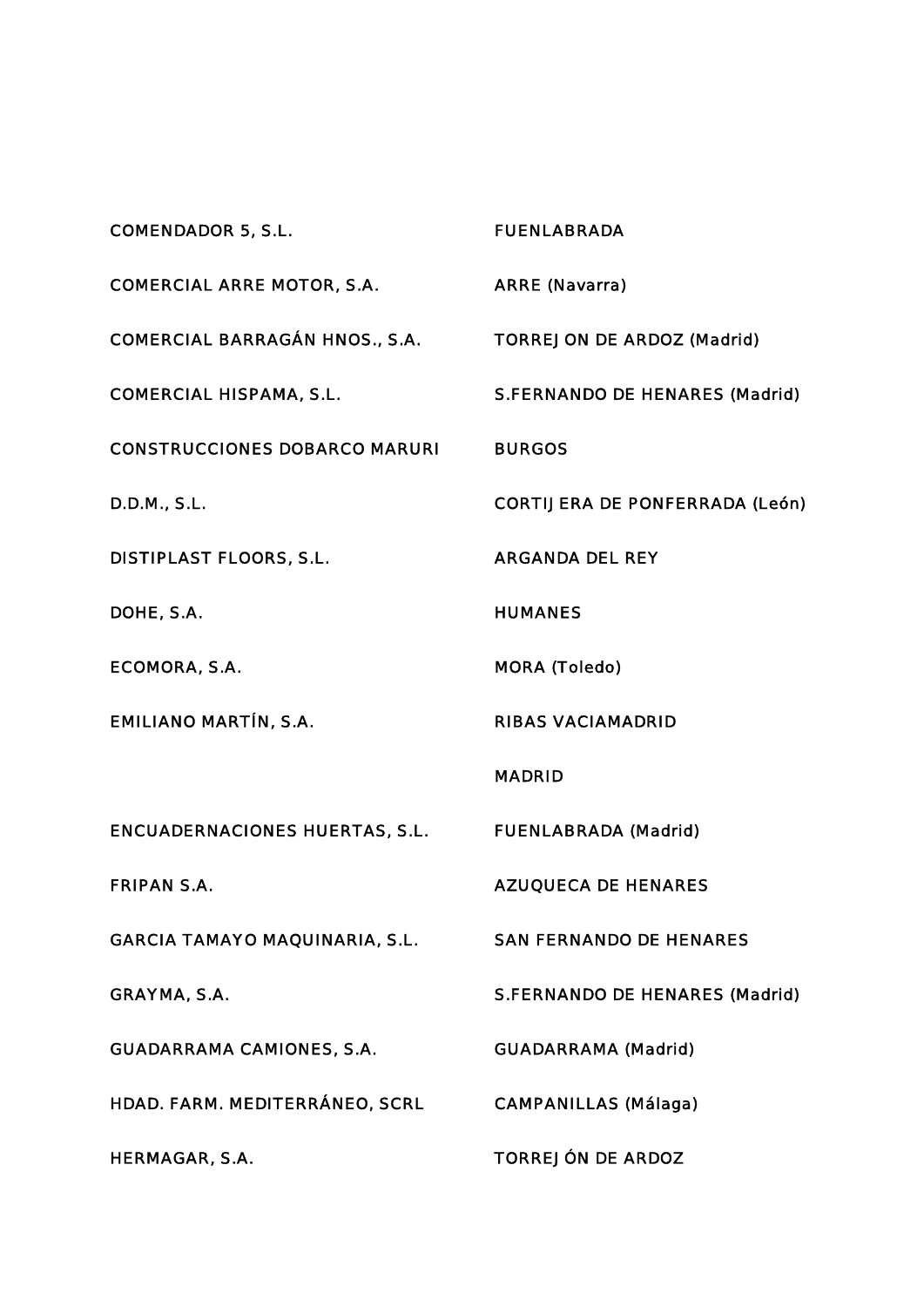| <b>HERMANOS JIMÉNEZ GOMEZ</b>          | <b>FUENLABRADA</b>                   |
|----------------------------------------|--------------------------------------|
| <b>IBERAUTO, S.A.</b>                  | <b>ARAVACA (Madrid)</b>              |
| ILLESPLAST, S.L.                       | <b>YUNCOS (Toledo)</b>               |
| <b>INDUSTRIAS TRATERH, S.A.</b>        | <b>PINTO (Madrid)</b>                |
| <b>ITALCENTRO TALAVERA, S.A.</b>       | <b>TALAVERA DE LA REINA (Toledo)</b> |
| <b>LUIS SORIANO, S.A.</b>              | <b>CORONIL (Sevilla)</b>             |
| L.W. CRESCHMAR ESP, S.A.               | <b>COSLADA (Madrid)</b>              |
| MAESA, S.A.                            | <b>TORREJON DE ARDOZ</b>             |
| <b>MAGDALENO MOTOR, S.L.</b>           | <b>VILLANUEVA DEL PARDILLO</b>       |
| <b>MEJINO, S.L</b>                     | <b>LEGANÉS</b>                       |
| <b>MOTORRAD CENTRO, S.L.</b>           | <b>SAN SEBASTIÁN DE LOS REYES</b>    |
| <b>OMADISA INDS. LABORATORIO, S.A.</b> | <b>MADRID</b>                        |
| PANIFICADORA BELLO, S.A.               | <b>PARLA (Madrid)</b>                |
| PEREZ Y HERNÁNDEZ, S.A.                | <b>MOSTOLES (Madrid)</b>             |
| <b>PLÁSTICOS BANDRES</b>               | <b>FUENTE EL SAZ DEL JARAMA</b>      |
| POLÍGONO 18, S.L.                      | MADRID                               |
| <b>REAL DE OLIAS, S.L.</b>             | <b>ALCOBENDAS (Madrid)</b>           |
| <b>REICOMSA (NISSAN)</b>               | <b>MADRID</b>                        |
| ROLABO, S.L.                           | <b>ZARAGOZA</b>                      |